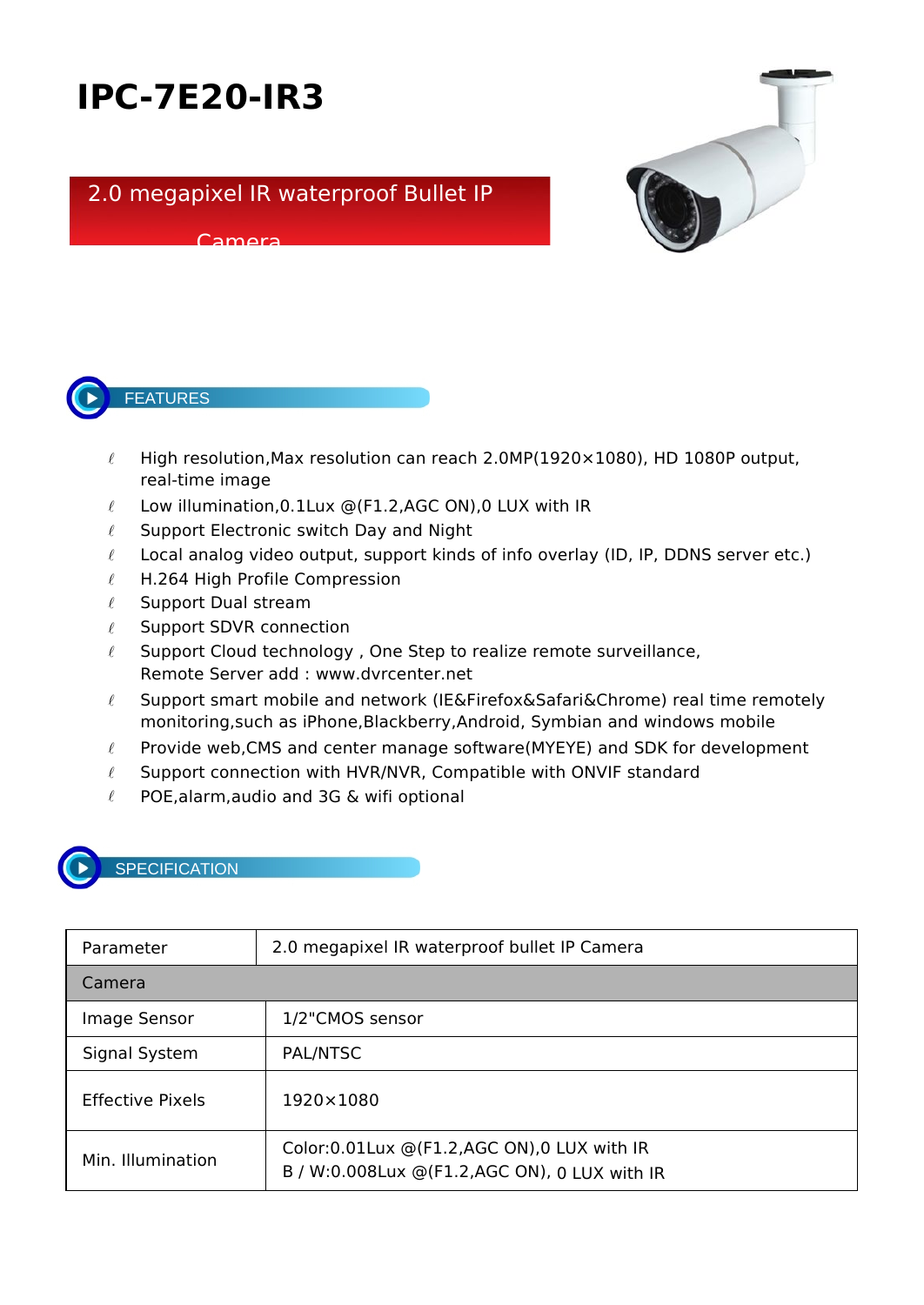| <b>Electronic Shullter</b> | $1/50(1/60)s - 1/100,000s$                                                                            |  |  |
|----------------------------|-------------------------------------------------------------------------------------------------------|--|--|
| <b>LED</b>                 | 36pcs                                                                                                 |  |  |
| Lens                       | 6mm @ F1.2 (4mm/8mm optional)                                                                         |  |  |
| Lens Mount                 | <b>CS</b>                                                                                             |  |  |
| Day/Night                  | Auto (Support IR-CUT)                                                                                 |  |  |
| Synchronization way        | internal synchronization                                                                              |  |  |
| S/N Ratio                  | >48dB                                                                                                 |  |  |
| Compression                |                                                                                                       |  |  |
| Video Compression          | H.264 High Profile, JPEG capture                                                                      |  |  |
| Video Bite Rate            | 100 Kbps~4Mbps                                                                                        |  |  |
| Image                      |                                                                                                       |  |  |
| Max Image Resolution       | 1920*1080                                                                                             |  |  |
| Frame Rate                 | 50Hz:25fps (1920*1080)<br>60Hz:30fps (1920*1080)                                                      |  |  |
| Image Setting              | Saturation, Brightness, Contrast adjustable through Client software or<br>web server                  |  |  |
| <b>Network Function</b>    |                                                                                                       |  |  |
| Storage                    | NSA(Iscsi optional)                                                                                   |  |  |
| Intelligent Alarm          | Motion detect, Video loss, Network disconnection, IP address conflict,<br>Storage full, Storage error |  |  |
| Protocols                  | TCP/IP,HTTP,DHCP,DNS,DDNS, PPPoE,SMTP,NTP<br>(HTTPS, RTP/RTSP, SIP, 802.1x, IPv6 Optional)            |  |  |
| <b>Basic</b>               | Anti-flicker, Dual stream, Heartbeat, Password protection                                             |  |  |
| Interface                  |                                                                                                       |  |  |
| Communication<br>Interface | 1 RJ45 10M/100M self-adaptive Ethernet interface                                                      |  |  |
| Interface protocol         | ONVIF, PSIA, CGI                                                                                      |  |  |
| General                    |                                                                                                       |  |  |